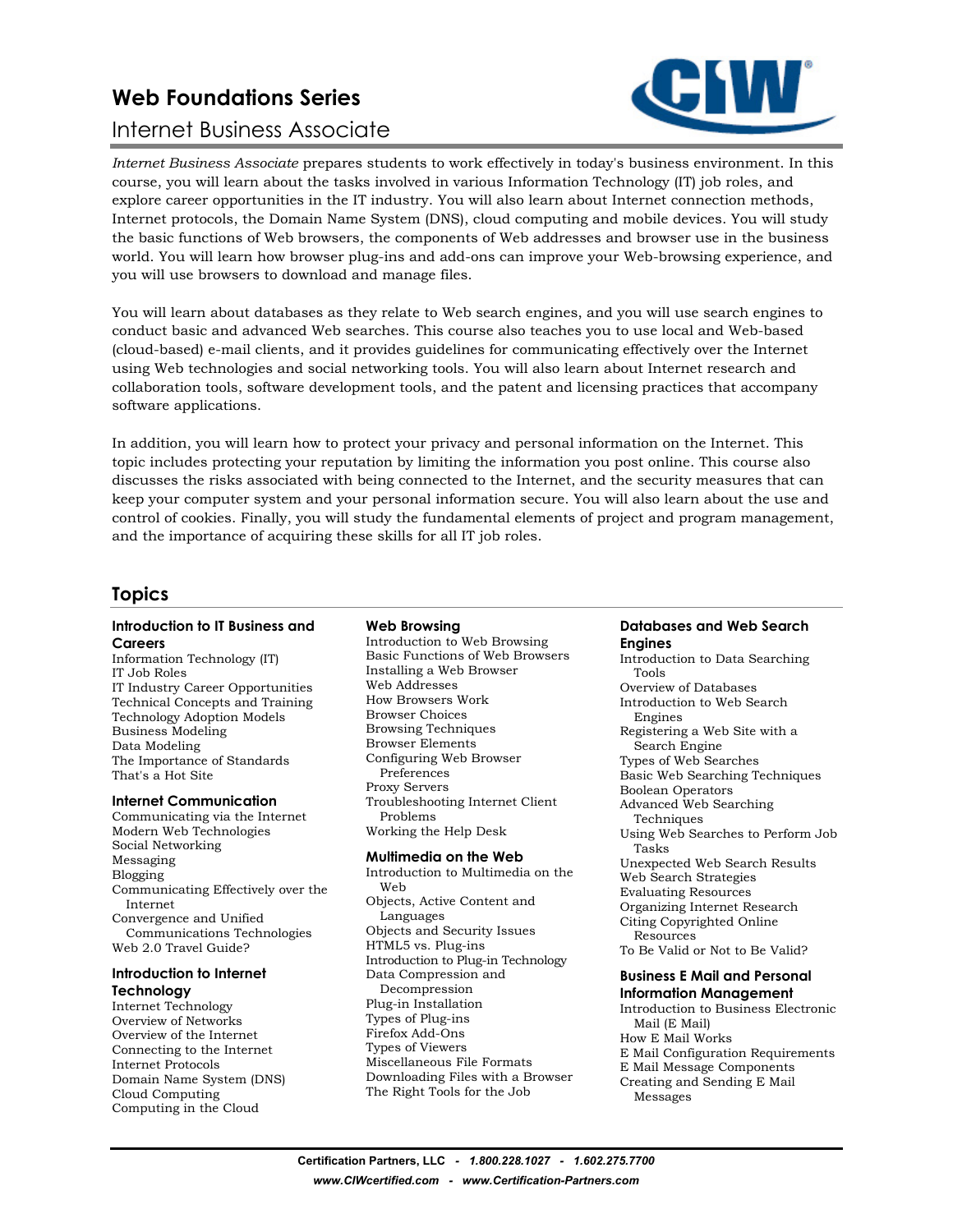Receiving and Viewing E Mail Messages E Mail in the Workplace E Mail Problems and Solutions Personal Information Management (PIM) Mastering the Art of E-Mail

**Protecting Yourself Online**  Introduction to Protecting Yourself Online The Right to Be Forgotten Spam Cookies Configuring Browser Security Authentication Encryption Malware (Malicious Software) Virus Detection and Prevention Spyware and Virus Removal Updates and Patches Locking Your Computer Typosquatting

Protecting Company Resources Firewalls Security-Related Ethical and Legal Issues Legal Protection

#### **Internet Services and Tools for Business**

Internet Resource Tools Mass E-Mail and Texting Services List Servers File Transfer Protocol (FTP) Managing Downloaded Files Virtual Network Computing (VNC) Remote Desktop Connection Peer-to-Peer Networks Troubleshooting Using TCP/IP Tools Open-Source Development Proprietary Software and EULAs Software Patents These Are Sensitive Files

#### **IT Project and Program Management**

Overview of IT Project and Program Management Resources for Technical Data Project Management Fundamentals Project Management Skills Project Management Phases The Project Triangle Project Management Software Creating Project Schedules Documenting Projects Planning and Scheduling Meetings Browsers in the Business World Reviewing Projects Quality Assurance Business Implications of IT Projects Project Management Institute (PMI) Program Management Concepts We Need an Intranet!

# **Target Audience**

All students preparing to enter or continue in the workforce can benefit from the CIW *Internet Business Associate* course and/or certification:

- High school students
- College students
- Technical/trade school students

Professionals in all industries can benefit from the CIW *Internet Business Associate* course and/or certification:

- IT professionals
- Healthcare professionals
- Legal professionals
- Marketing professionals
- Graphic artists
- Business professionals

# **Job Responsibilities**

Understand the common core of Internet knowledge, and apply the foundation skills required for further specialization.

### **Prerequisites**

No prior experience using the Internet, developing Web pages or configuring networks is necessary. However, students should be familiar with an operating system such as Microsoft Windows 7 before taking this course. The CIW Web Foundations courseware does not provide entry-level computer literacy. Rather, it builds upon computer literacy training and certifications such as Microsoft Office Specialist (*www.microsoft.com*).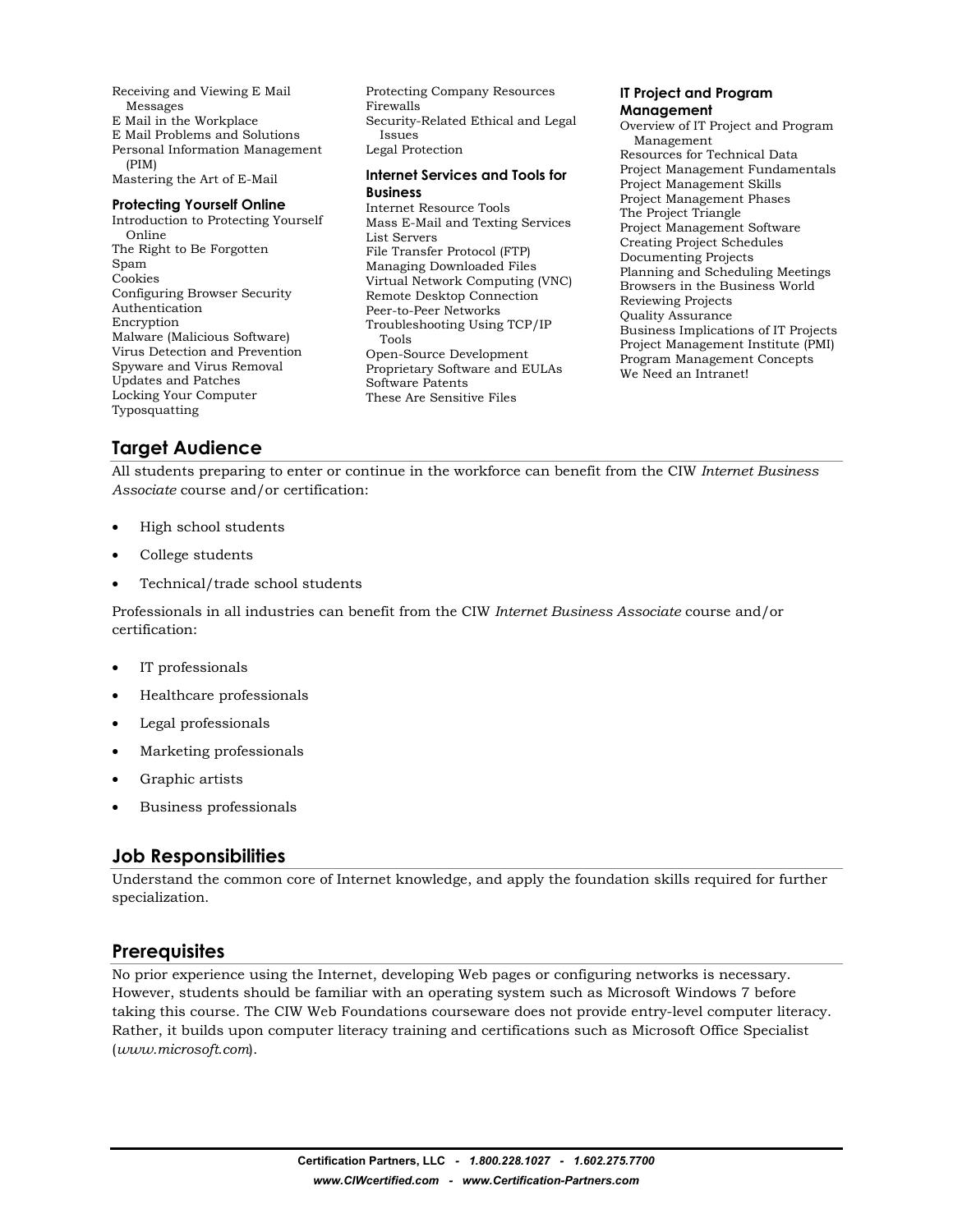# **Web Foundations Series**  Site Development Associate



*Site Development Associate* teaches you essential Web page development skills. You will learn to develop Web sites using Hypertext Markup Language version 5 (HTML5) and Cascading Style Sheets (CSS). You will learn to write code manually, as well as use graphical user interface (GUI) authoring tools. You will also learn to insert images, create hyperlinks, and add tables, forms, video, and audio to your Web pages.

In addition to learning about HTML5 and CSS coding, you will learn how to use HTML5 Application Programming Interfaces (APIs) to extend the functionality of Web pages, such as geolocation, drag-anddrop, canvas, and offline Web applications. Other topics include validating your HTML code, recognizing the importance of search engine optimization (SEO), using style sheets extensively to format Web page content, and implementing fundamental design concepts. Throughout the course, you will learn how Web sites are developed as managed projects. You will also identify e-commerce solutions and relate Web site development to business goals.

*Site Development Associate* provides an introduction to tasks, job roles and careers in Web development. This course will teach you to work as a productive part of a Web site development team. Hands-on labs include real-world scenarios based on a previously live version of the Habitat for Humanity site. Note that students will build prototype pages using Habitat for Humanity content. This content is provided by Habitat for Humanity with permission to use it in labs teaching site development skills. The prototype pages that students build do not necessarily represent, duplicate or simulate the current live Habitat for Humanity Web site, which can be visited at *www.habitat.org*.

### **Topics**

### **Markup Language and Site**

**Development Essentials**  Creating Web Pages Mobile and Cloud Issues Text Editors and Markup Languages Graphical User Interface (GUI) Editors History of Markup Languages The HTML Web Development Trifecta: HTML5, CSS and JavaScript Web Site Development Principles Hosting and Web Service Providers The Habitat for Humanity Web Site

### **HTML5 Coding**

Introduction to Using HTML Elements and Markup Tags Document Structure Tags Web Site File Structure Preparing Your Development Environment Paragraph Formatting and Block-Level Elements Text-Level Elements Lists Good Coding Practice

#### **Cascading Style Sheets (CSS) and Graphical Elements**

Cascading Style Sheets (CSS) Separating Content in HTML Images in Web Pages HTML Entities Specifying Colors

Page Colors and Backgrounds Specifying Font Information Web Design Issues HTML5 and Older Browsers

### **Hyperlinks**

Introduction to Hyperlinks The Anchor Element Creating Local Hyperlinks Creating External Hyperlinks Using Images as Hyperlinks Creating Internal Links Managing Hyperlinks

### **HTML Tables**

Introduction to HTML Tables CSS Properties for All Table Elements Table and Data Alignment Options Height and Width of Table Elements Column and Row Spanning HTML Tables vs. CSS Page Structure

#### **Web Forms**

Introduction to Web Forms Web Forms and CGI HTML5 and Forms Basic Tags for Creating Web Forms Web Form Fields

#### **Video, Audio and Image Techniques**

Introduction to Web Video, Audio and Image Techniques The <video> Element The <audio> Element

#### Graphic Types Image Maps Image Transparency Image Interlacing Animation Mobile Device Issues with Animation and Plug-Ins Creating and Managing Images

### **Extending HTML**

Extending HTML Server-Side and Client-Side Languages Server-Side Languages Client-Side Languages Dynamic HTML (DHTML) Document Object Model (DOM) HTML5 APIs Canvas Offline Web Application Geolocation Drag-and–Drop Functionality Web Application Frameworks Connecting to a Database

#### **GUI HTML Editors and Mobile Web Sites**

Introduction to GUI HTML Editors Types of GUI Editors GUI HTML Editor Functionality Creating Web Pages with a GUI Editor HTML Text Editors vs. GUI Editors Previewing Pages and Validating Code Web Site Publishing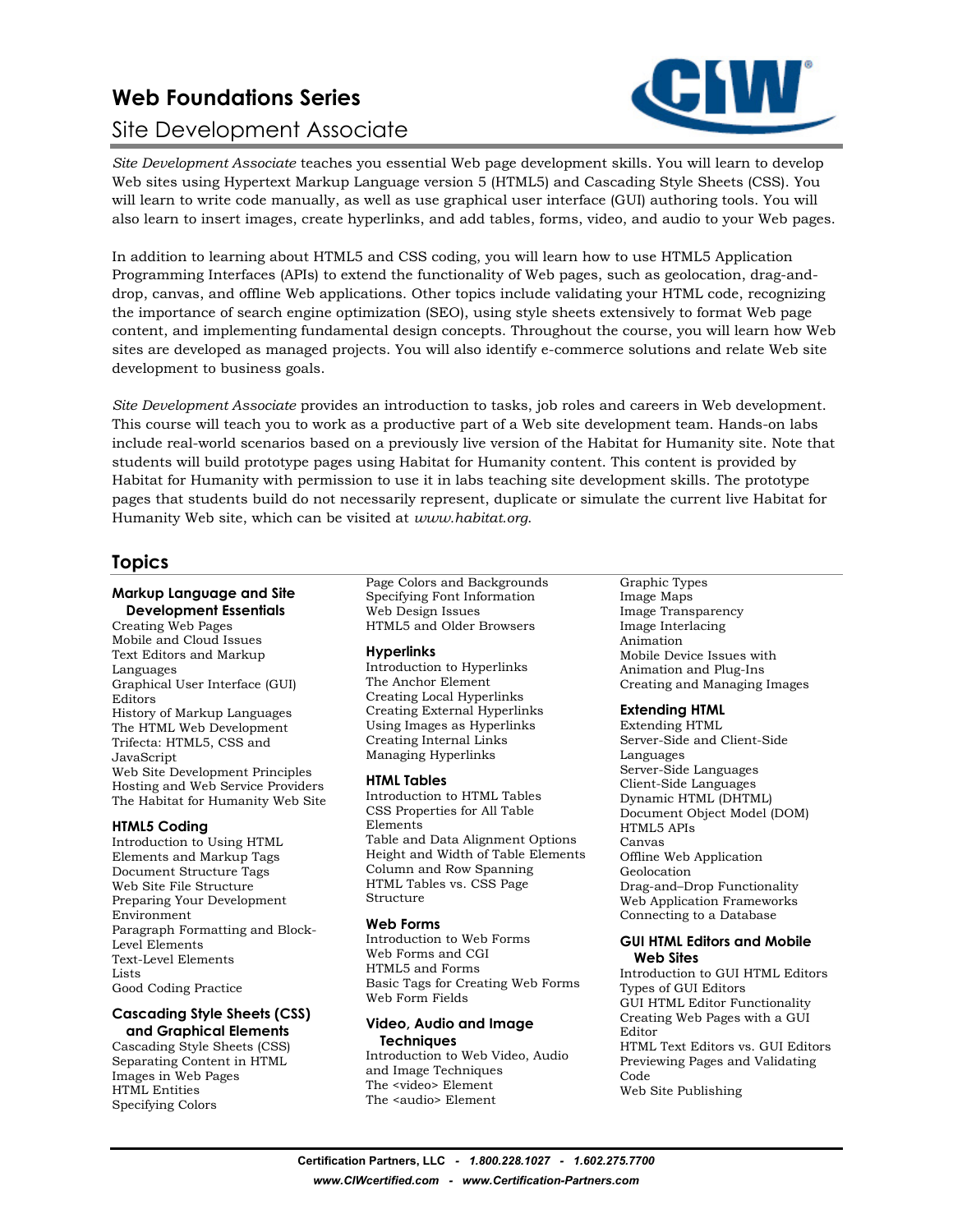Developing Web Pages for Mobile Devices Mobile Apps vs. Mobile Web Sites Converting a Web site for Mobile Users Working with Web 2.0

#### **Web Site Development for Business**

Developing a Business Web Site E-Commerce Considerations Internet Marketing and Search Engine Optimization (SEO) E-Commerce Payment Technologies Working in a Global Environment

Databases and Web Pages Optimizing the Impact of the Web Page Front-End Issues File Formats and Active Content Back-End Issues Bandwidth and Download Time Naming Web Page Files

# **Target Audience**

Students and professionals who are interested in Web site development can benefit from the CIW *Site Development Associate* course and/or certification:

- IT professionals
- Marketing professionals
- Graphic artists
- Web site designers

# **Job Responsibilities**

Understand the common core of Internet knowledge, and apply the foundation skills required for further specialization.

### **Prerequisites**

No prior experience using the Internet, developing Web pages or configuring networks is necessary. However, students should be familiar with an operating system such as Microsoft Windows 7 before taking this course. The CIW Web Foundations courseware does not provide entry-level computer literacy. Rather, it builds upon computer literacy training and certifications such as Microsoft Office Specialist (*www.microsoft.com*).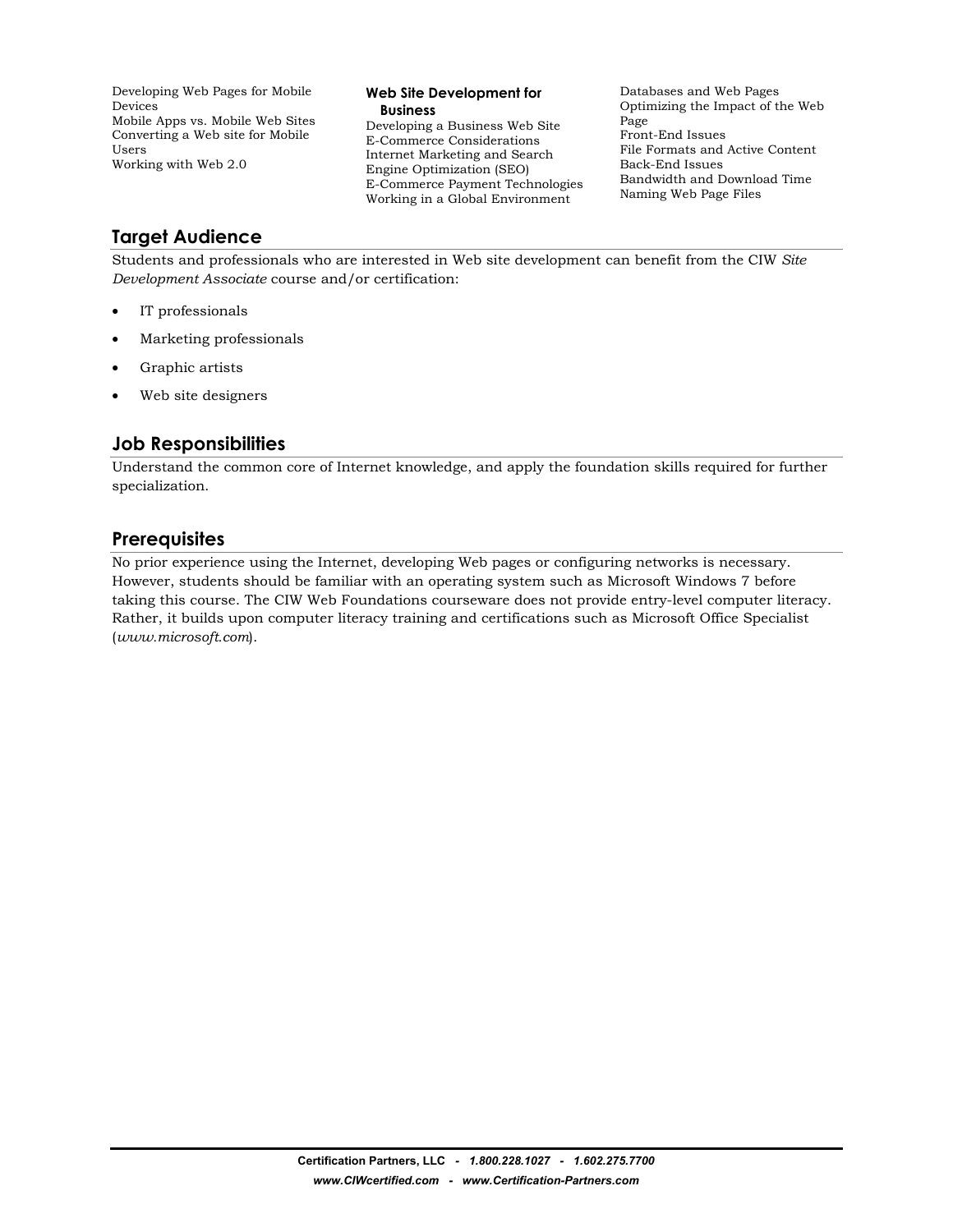# **Web Foundations Series**  Network Technology Associate



*Network Technology Associate* teaches essential networking technologies and skills, including TCP/IP, stable network creation, wireless networking, mobile devices and network troubleshooting. You will learn to use various network components and protocols that enable users to share data quickly and easily. You will explore the different types of transmission media, and you will learn how network architecture and topologies provide for efficient and secure communication. In addition, you will learn about the OSI reference model and its relationship to packet creation, and you will compare and contrast the OSI model with the Internet architecture model.

You will study the functions, features and technologies associated with Internet services, such as cloud computing. You will learn about the advantages and disadvantages of Bring Your Own Device (BYOD), the growing trend of employees bringing their personal mobile devices to work. BYOD policies and enforcement strategies will also be covered.

You will learn about the benefits of implementing a Content Management System (CMS). You will also achieve competency in performing basic hardware and operating system maintenance procedures. In addition, you will study mobile computing devices and mobile operating systems.

You will also learn about the importance of routing, and you will explore IP addressing, IP address classes and subnet masks. Finally, you will explore essential network security concepts, Internet-based challenges facing today's users, and methods you can use to secure networks and network transmissions, including authentication, encryption and firewalls.

# **Topics**

### **Introduction to Networking**

Overview of Networks and Protocols Telephony and Convergence Networking Networking Evolution Client/Server Model Network Operations Center (NOC) Networking Categories Network Topologies Network Operating System Microsoft Windows Servers UNIX/Linux The Need for Protocols OSI Reference Model Data Encapsulation Packets OSI/RM Protocol Examples Transmission Control Protocol/Internet Protocol (TCP/IP) Binding Protocols Local Area Network (LAN) Wide Area Network (WAN) Internet Exchange Point (IXP)

#### **Networking Components and Standards**

Overview of Networking Components Common Network Components Transmission Media Wireless Network Technologies Transmission Types

IEEE LAN Standards Carrier Systems Virtualization

### **Connecting to the Internet**

Introduction to Connecting to the Internet Mobile Computing Mobile Devices and Cloud Computing Configuring a Wireless Network Fourth-Generation (4G) Wireless TCP/IP Internet Architecture Internet Protocols Demultiplexing Introduction to Routing Routing Protocols Port Numbers Internet Protocol Version 4 (IPv4) Internet Protocol Version 6 (IPv6) Configuring TCP/IP Diagnostic Tools for Internet Troubleshooting

#### **Internet Services**

Overview of Internet Services Cloud Services Real-World Case Study: Internet Servers Choosing Web Server Products Content Management System (CMS)

#### **Hardware and Device Connectivity**

Introduction to Hardware and Device Connectivity Motherboard Storage Devices Network Interface Card (NIC) Optical Discs Device Connectivity System Management Preventive Maintenance Software Troubleshooting

#### **Network and Cloud Security Risks**

Importance of Network Security Bring Your Own Device (BYOD) Real-World Case Study Cloud Security Threats Cloud Disaster Recovery Malware (Malicious Software) Overview of Network Attack Types Defeating Network Attacks Authentication Encryption Firewalls Security Zones Virtual Private Network (VPN) Security Audit Other Security Threats